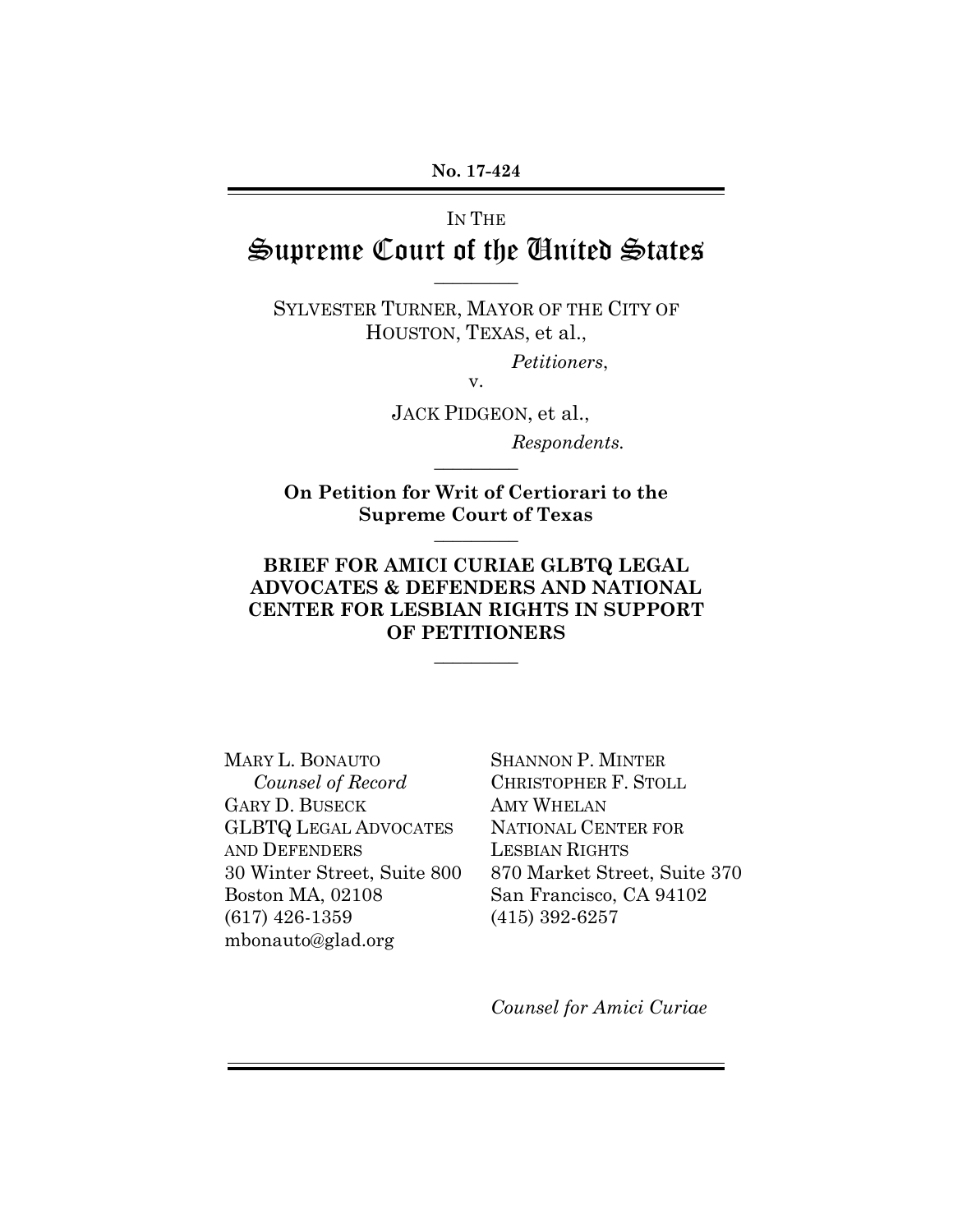# **TABLE OF CONTENTS**

| Page                                                                                                                                                                                        |
|---------------------------------------------------------------------------------------------------------------------------------------------------------------------------------------------|
|                                                                                                                                                                                             |
| INTEREST OF AMICI CURIAE 1                                                                                                                                                                  |
| SUMMARY OF THE ARGUMENT2                                                                                                                                                                    |
| REASONS FOR GRANTING THE WRIT3                                                                                                                                                              |
| I. The settled law of Obergefell, as reiterated by                                                                                                                                          |
| II. Jurisdiction is proper and certiorari is war-<br>ranted because the Texas Supreme Court<br>disregarded clearly settled law on an issue of                                               |
| A. A reversal of the Texas Supreme Court's<br>judgment would preclude any further                                                                                                           |
| B. The decision below, left unreviewed, would<br>seriously erode federal policy and an im-<br>portant constitutional precedent by sug-<br>gesting that <i>Obergefell</i> is not settled law |
| C. The decision here has important implications<br>for the future of marriage equality for same-                                                                                            |
|                                                                                                                                                                                             |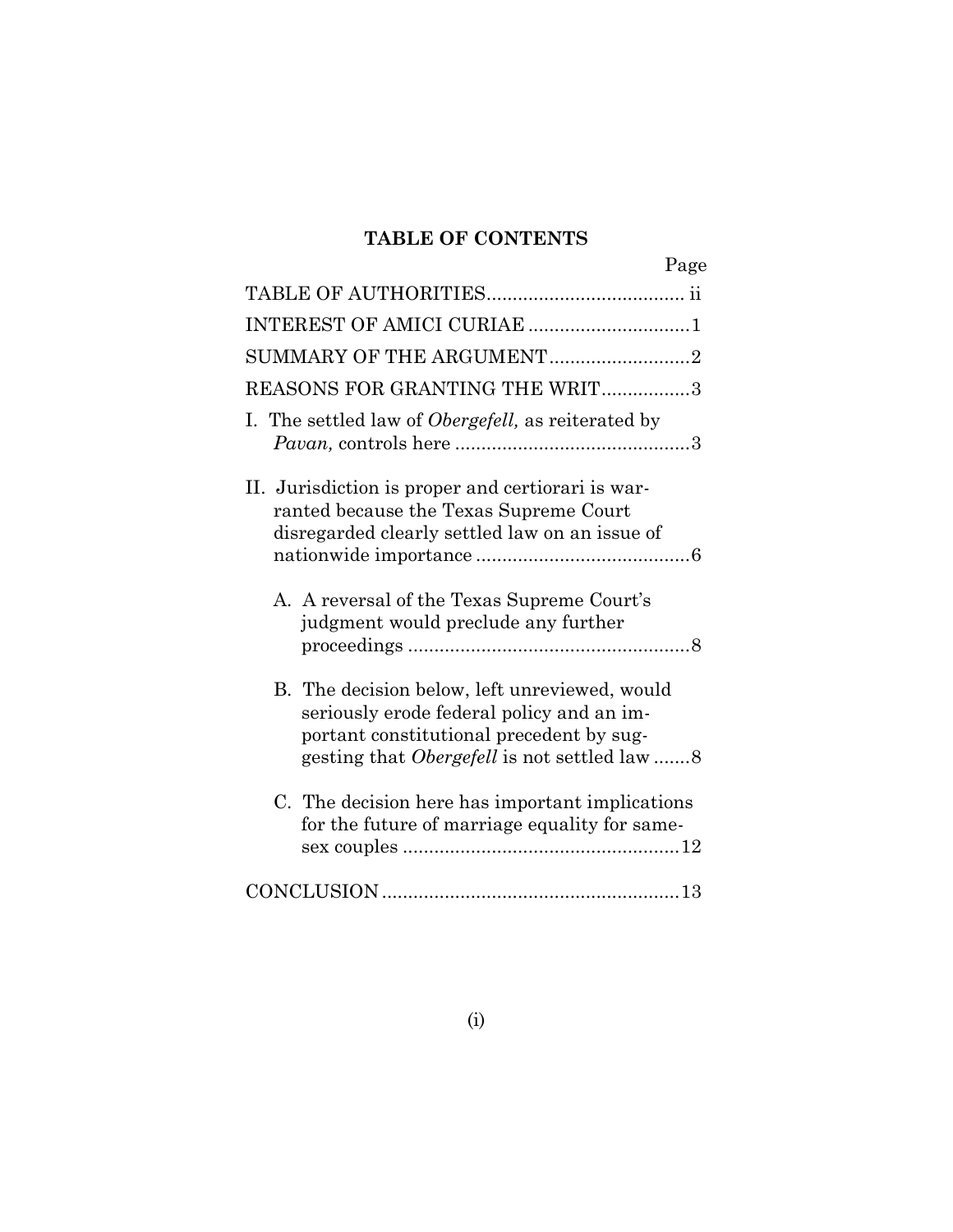# **TABLE OF AUTHORITIES**

Page(s)

# **CASES:**

| Coker v. Whittington, $858$ F.3d 304 (5th                                      |  |
|--------------------------------------------------------------------------------|--|
| Cox Broad. Corp. v. Cohn, 420 U.S. 469<br>$(1975)$                             |  |
| Goodyear Atomic Corp. v. Miller, 486 U.S.<br>$174(1988)$<br>7, 11              |  |
| <i>In re P.L.L.-R.</i> , 876 N.W.2d 147 (Wis. Ct.                              |  |
| Local No. 438 Constr. & Gen. Laborers'                                         |  |
| Mercantile Nat'l Bank v. Langdeau, 371                                         |  |
| Masterpiece Cakeshop, Ltd. v. Colorado<br>Civil Rights Comm'n, 137 S. Ct. 2290 |  |
| Miami Herald Pub. Co. v. Tornillo, 418                                         |  |
| Miss. Power & Light Co. v. Miss. Ex rel.                                       |  |
| New York v. Cathedral Academy, 434 U.S.<br>$125(1977)$                         |  |
| Nike, Inc. v. Kasky, 539 U.S. 654 (2003) 7                                     |  |
| Obergefell v. Hodges, 135 S. Ct. 3584                                          |  |
| Parella v. Johnson, No. 1:15-cv-0863<br>(LEK/DJS), 2016 WL 3566861             |  |
| Pavan v. Smith, 137 S. Ct. 2075 (2017) passim                                  |  |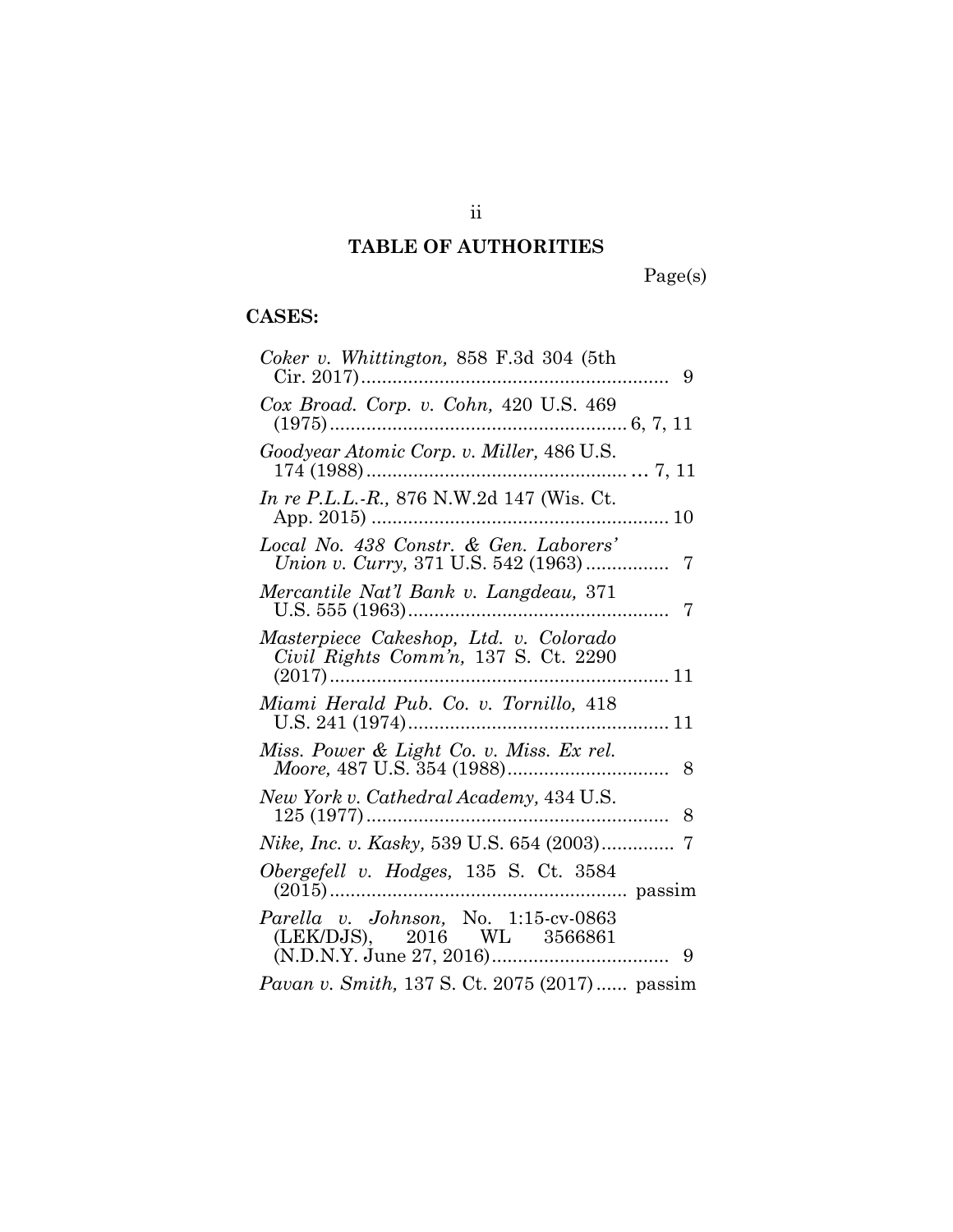## iii

# TABLE OF AUTHORITIES—Continued Page(s)

| Pope v. Atl. Coast Line R. Co., 345 U.S. |  |
|------------------------------------------|--|
| Radio Station WOW v. Johnson, 326 U.S.   |  |
| Republic Nat. Gas Co. v. Oklahoma, 334   |  |
| Richfield Oil Corp. v. State Bd. of      |  |
| Smith v. Pavan, 505 S.W.3d 169 (Ark.     |  |
| Solomon v. Guidry, 155 A.3d 1218 (Vt.    |  |
|                                          |  |

# **STATUTES:**

28 U.S.C. § 1257 (2012) ........................................ 6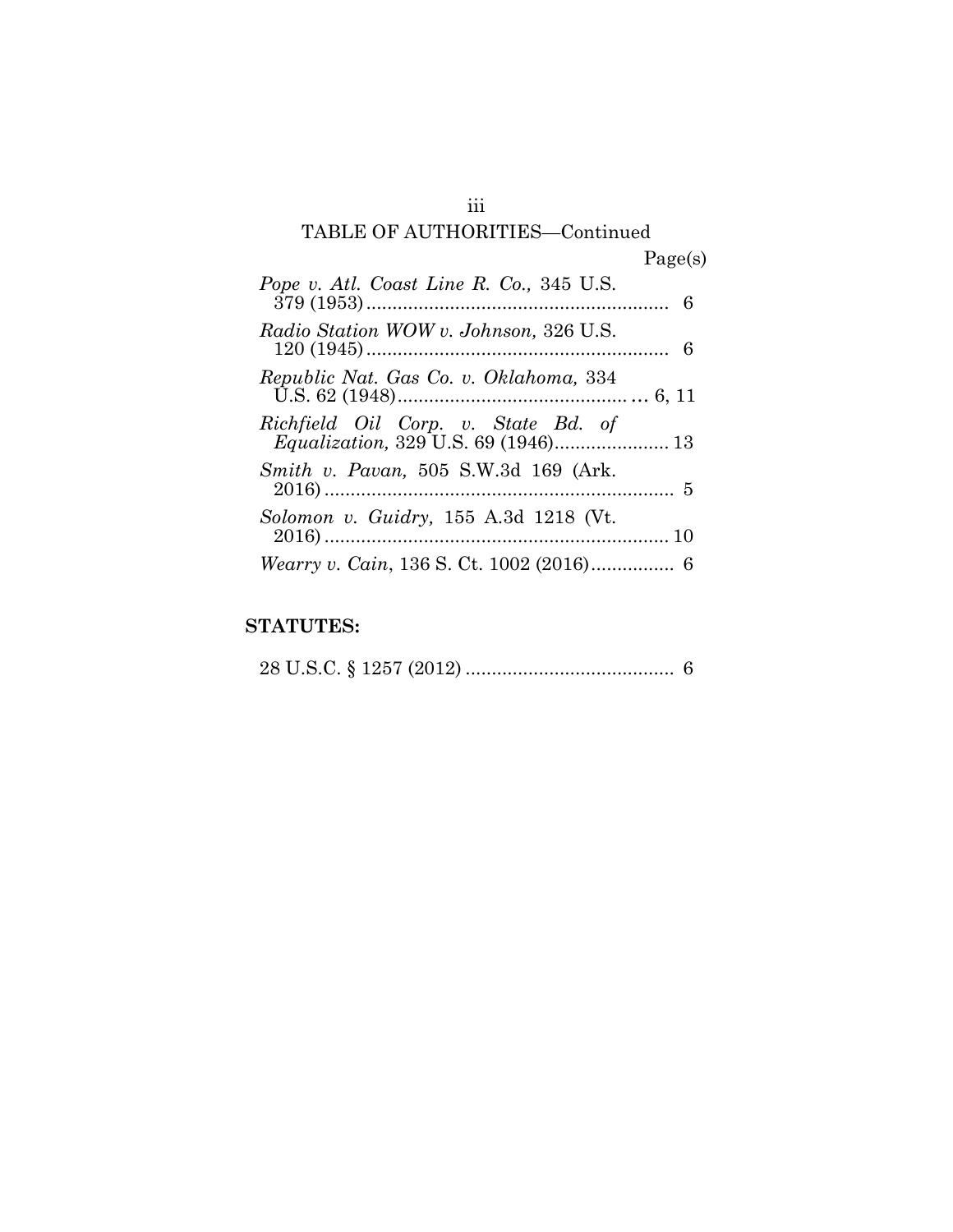#### **INTEREST OF AMICI CURIAE1**

GLBTQ Legal Advocates & Defenders ("GLAD"), a non-profit legal organization, engages in litigation, public policy advocacy and education, to create a just society free of discrimination based on gender identity and expression, HIV status, and sexual orientation. GLAD has litigated cases representing same-sex couples seeking the freedom to marry and respect for their marriages from states and the federal government, including at this Court in *Obergefell v. Hodges*, 135 S. Ct. 2584 (2015). GLAD has also represented lesbian, gay, bisexual and transgender ("LGBT") persons and families seeking equal treatment and responsibilities in all manner of cases in state and federal courts.

The National Center for Lesbian Rights ("NCLR") is a national non-profit legal organization dedicated to protecting and advancing the civil rights of lesbian, gay, bisexual, and transgender people and their families through litigation, public policy advocacy, and public education. Since its founding in 1977, NCLR has played a leading role in securing fair and equal treatment for LGBT people and their families in cases across the country involving constitutional and civil rights. NCLR has a particular interest in protecting the fundamental constitutional freedom to marry, and represented the Tennessee petitioners in

<sup>1</sup> Pursuant to Rule 37.6, amici curiae certify that no counsel for a party authored this brief in whole or in part and that no person or entity, other than amici or their counsel, has made a monetary contribution to the preparation or submission of this brief. Sup. Ct. R. 37.6. Pursuant to Rule 37.2(a), both parties received timely notice and consented to the filing of this Brief. Petitioners' and Respondents' consent has been filed with the Clerk with this brief.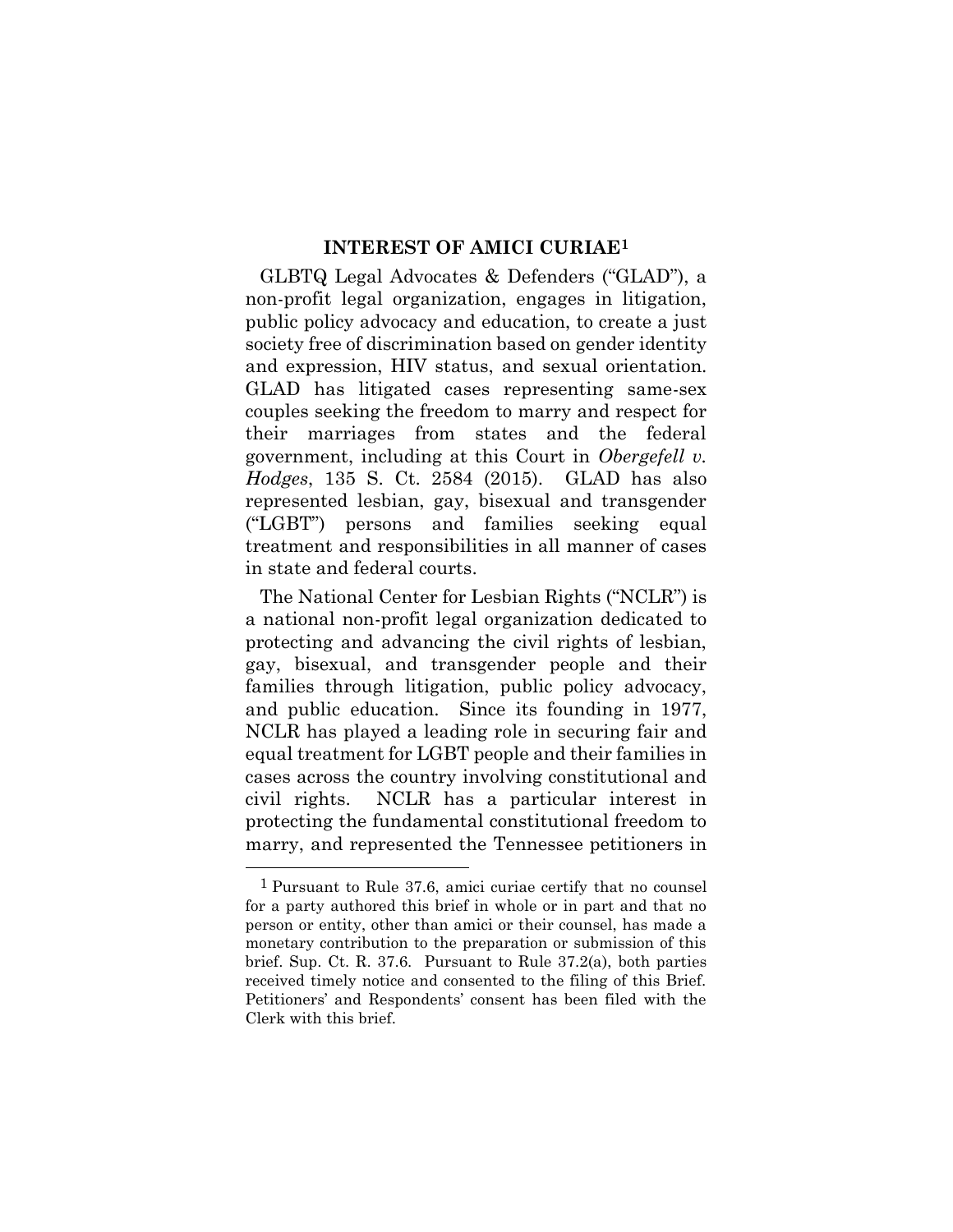*Obergefell v. Hodges*, 135 S. Ct. 3584 (2015), as well as the petitioners in *Pavan v. Smith*, 137 S. Ct. 2075 (2017).

#### **SUMMARY OF THE ARGUMENT**

In *Obergefell v. Hodges*, 135 S. Ct. 3584 (2015), this Court held that same-sex couples cannot be excluded from the institution of marriage or the "constellation of benefits that the States have linked to marriage." *Pavan v. Smith*, 137 S. Ct. 2075 (2017), confirmed that governmental protections linked to marriage must be accorded equally to married same-sex and oppositesex couples.

Respondents argue that under Texas law, the State must deny spousal benefits provided to employees married to a person of the opposite sex to city employees married to a person of the same sex.

The Texas Supreme Court, ruling just four days after this Court's decision in *Pavan*, declined petitioners' request to apply this Court's clear holding in *Obergefell* that "the Constitution protects not only the right of same-sex couples to marry, but also to receive all of the 'benefits' of marriage." App. 25a. In its view, "*Obergefell* did not directly and expressly resolve th[e] issues" of whether "the Texas DOMAs are constitutional or . . . the City may constitutionally deny benefits to its employees' same-sex spouses." App. 27a (emphasis omitted). Claiming uncertainty about *Obergefell*'s scope, the Court concluded that respondents, "like many other litigants throughout the country, must now assist the courts in fully exploring *Obergefell*'s reach and ramifications, and are entitled to the opportunity to do so." App. 31a– 32a. It sent the case back to the trial court and,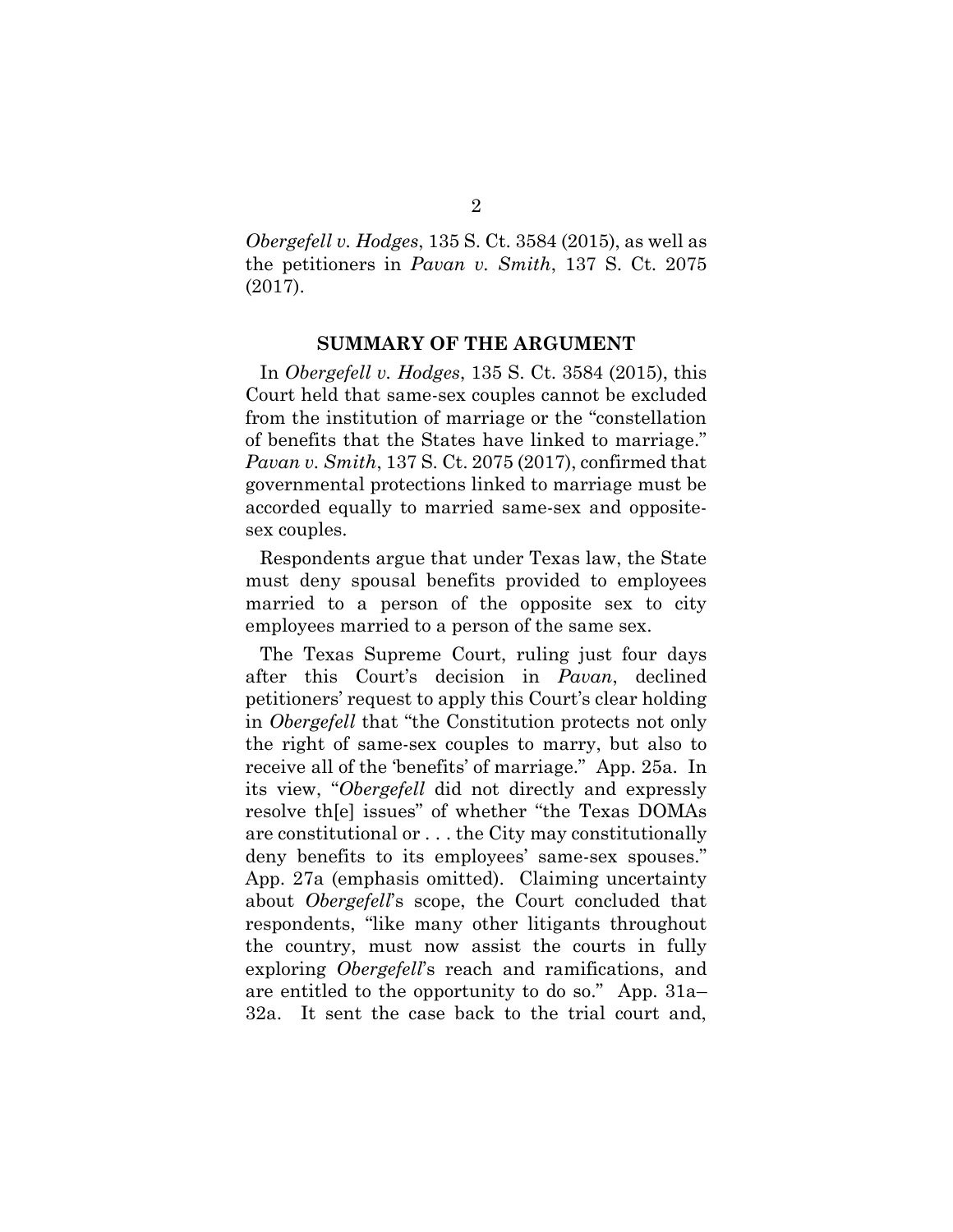beyond instructing that *Obergefell* does not answer the specific issue involved and the parties could "litigate their positions on remand," it declined to "instruct the trial court [how] to construe *Obergefell*" on remand. App. 27a.

This Court should exercise its jurisdiction and grant certiorari, notwithstanding the interlocutory nature of the ruling below, because the Texas Supreme Court's departure from this Court's precedents threatens important federal policies and because this wrong may not be righted if the trial court decides the case on other grounds on remand.

#### **REASONS FOR GRANTING THE WRIT**

Amici curiae agree with the reasons advanced by the City of Houston and Mayor Sylvester Turner for granting review. Amici write to explain why this Court's review is warranted notwithstanding the interlocutory character of the judgment below.

### **I. THE SETTLED LAW OF** *OBERGEFELL***, AS REITERATED BY** *PAVAN***, CONTROLS HERE**

*Obergefell* held that states may not "exclude samesex couples from civil marriage *on the same terms and conditions* as opposite-sex couples" as a matter of Due Process and Equal Protection. *Obergefell*, 135 S. Ct. at 2604-05 (emphasis added). Same-sex couples must be afforded not only the right to marry itself, but also the full "constellation of benefits that the States have linked to marriage." *Id.* at 2601. The Court listed some of the most notable "governmental rights, benefits, and responsibilities" that states have chosen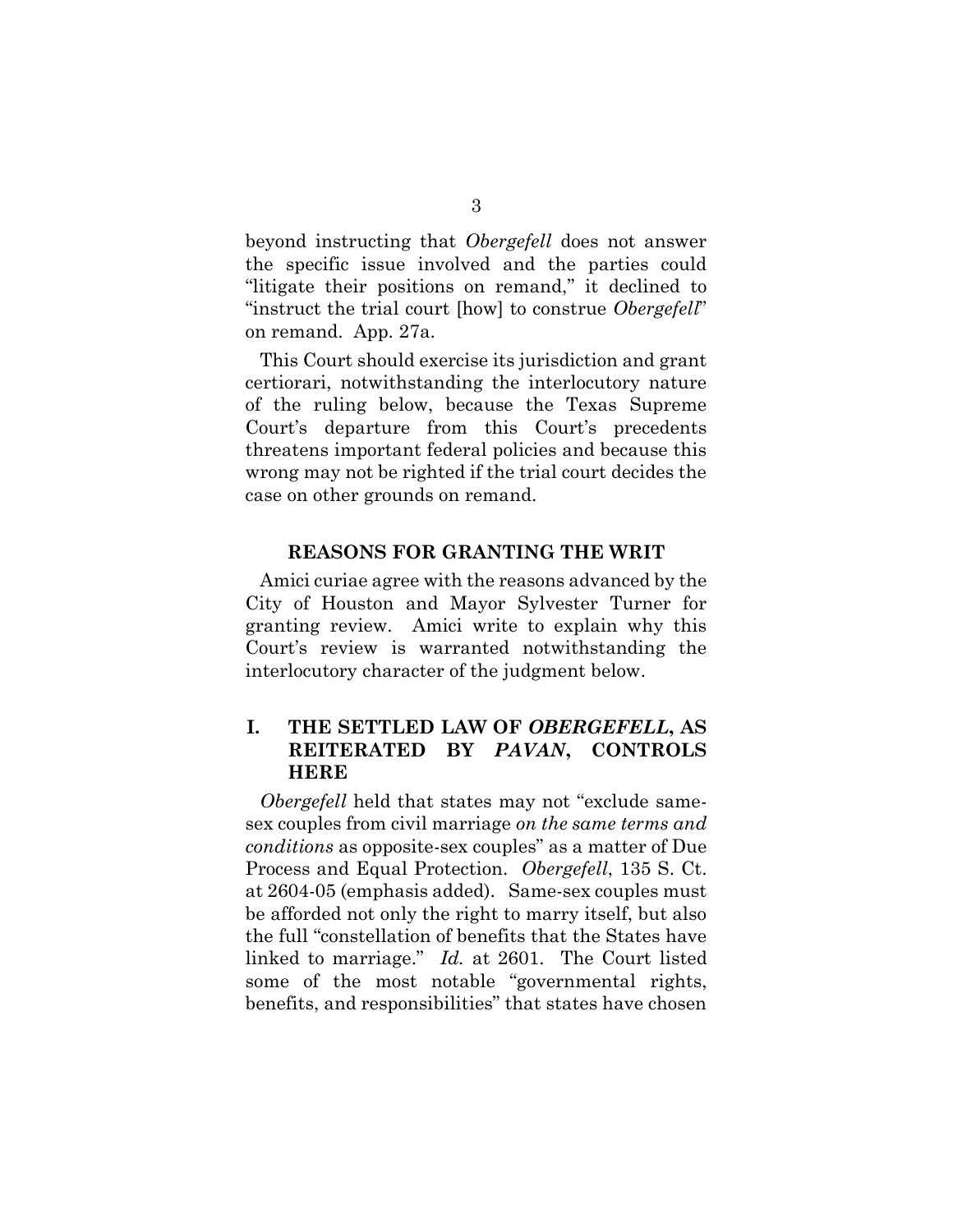to link to marriage and that are therefore included in that constellation:

taxation; inheritance and property rights; rules of intestate succession; spousal privilege in the law of evidence; hospital access; medical decisionmaking authority; adoption rights; the rights and benefits of survivors; birth and death certificates; professional ethics rules; campaign finance restrictions; workers' compensation benefits; and child custody, support, and visitation rules.

Id. That extensive (though expressly non-exhaustive) list further demonstrates that the holding in Obergefell applies to the full panoply of state benefits tied to marriage. The Due Process and Equal Protection Clauses require that same-sex couples are afforded "all the benefits afforded to opposite-sex couples" in marriage. Id. at 2604 (emphasis added).

*Obergefell* squarely forecloses respondents' argument. The City not only *may* provide equal employment benefits to same-sex and opposite-sex married couples, it *must*.

Respondents contend that *Obergefell* "did not recognize a fundamental right 'to spousal employee benefits' or 'require States to give taxpayer subsidies to same-sex couples.'" App 24a. This is true, but irrelevant. *Obergefell* does not require states to give spousal benefits or "taxpayer subsidies" to anyone. But *Obergefell* does require that when a state chooses to provide such benefits to some married couples, it must provide those benefits equally to both same-sex and opposite-sex married couples. 135 S. Ct. at 2601, 2604 (noting that marriage laws are "unequal" where "same-sex couples are denied all the benefits afforded to opposite-sex couples"). And by affording same-sex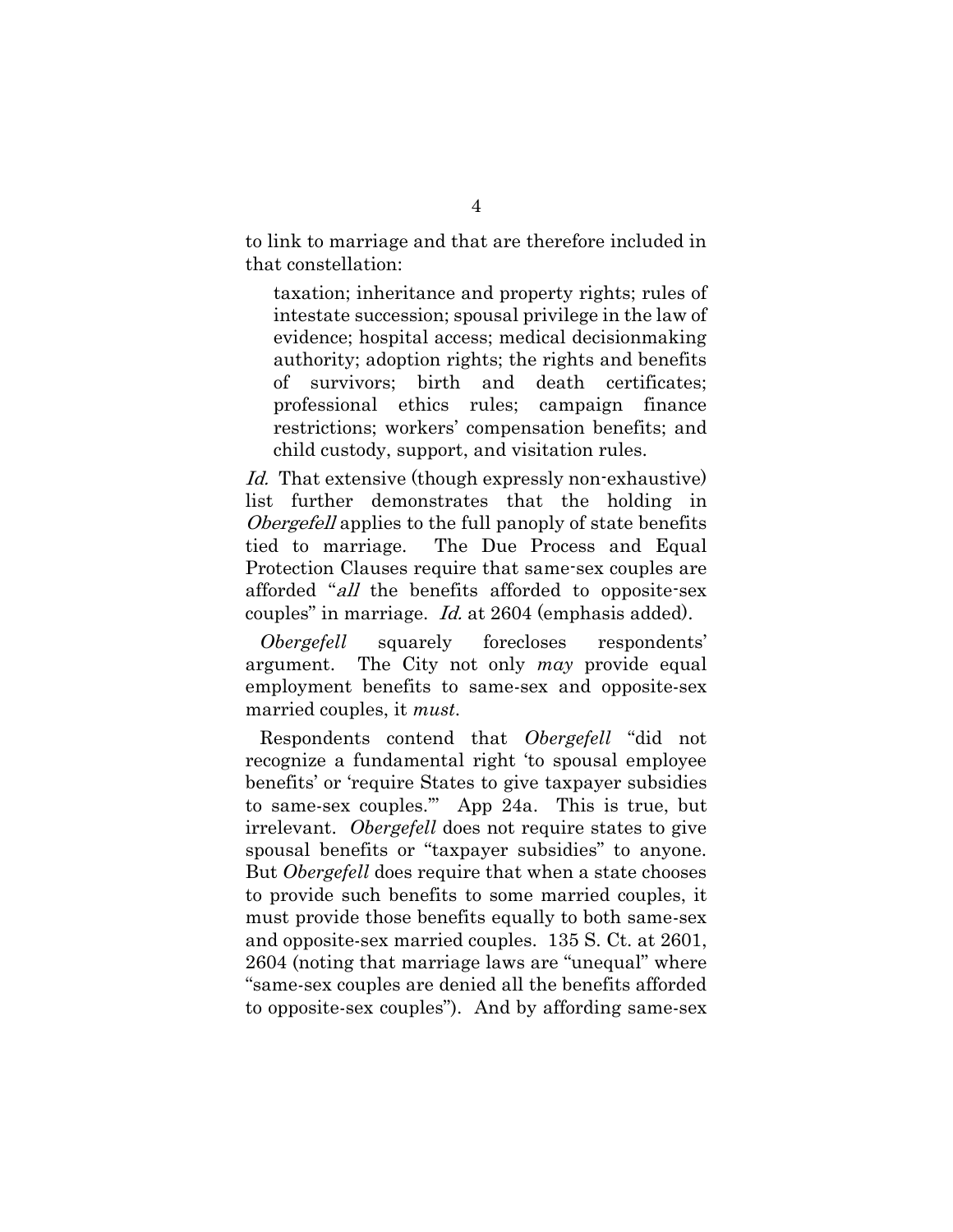couples the exact same benefits already available to opposite-sex couples, the City—correctly—did just that.

*Pavan v. Smith*, 137 S. Ct. 2075 (2017) (per curiam), confirmed that *Obergefell* conclusively answered the "question" presented here. In *Pavan*, the Arkansas Supreme Court upheld a state law that required a birth mother's opposite-sex spouse to be named on a child's birth certificate, but did not require a birth mother's same-sex spouse to be named. *Pavan*, 137 S. Ct. at 2077. The Arkansas court there, like the Texas court here, wrongly reasoned that *Obergefell* did not control because it purportedly did not specifically address the government policy at issue. *Smith v. Pavan*, 505 S.W.3d 169, 176 (Ark. 2016), *rev'd*, 137 S. Ct. 2075.

This Court disagreed and summarily reversed. "The Arkansas Supreme Court's decision," this Court concluded, "denied married same-sex couples access to the 'constellation of benefits that the Stat[e] ha[s] linked to marriage." *Pavan*, 137 S. Ct. at 2078 (quoting *Obergefell*, 135 S. Ct. at 2601) (alterations in original). "Having made that choice" to provide married opposite-sex couples "a form of legal recognition," Arkansas could not "deny married samesex couples that recognition." *Id.* at 2078-79. The same applies here: having made the choice to provide married opposite-sex couples spousal benefits, the City must afford married same-sex couples those benefits. The City could not do otherwise, because "*Obergefell* proscribes such disparate treatment." *Id.* at 2078.

If *Obergefell* closed the door on the "question" presented here, *Pavan* bolted it shut. Summary reversal is usually reserved for cases where "lower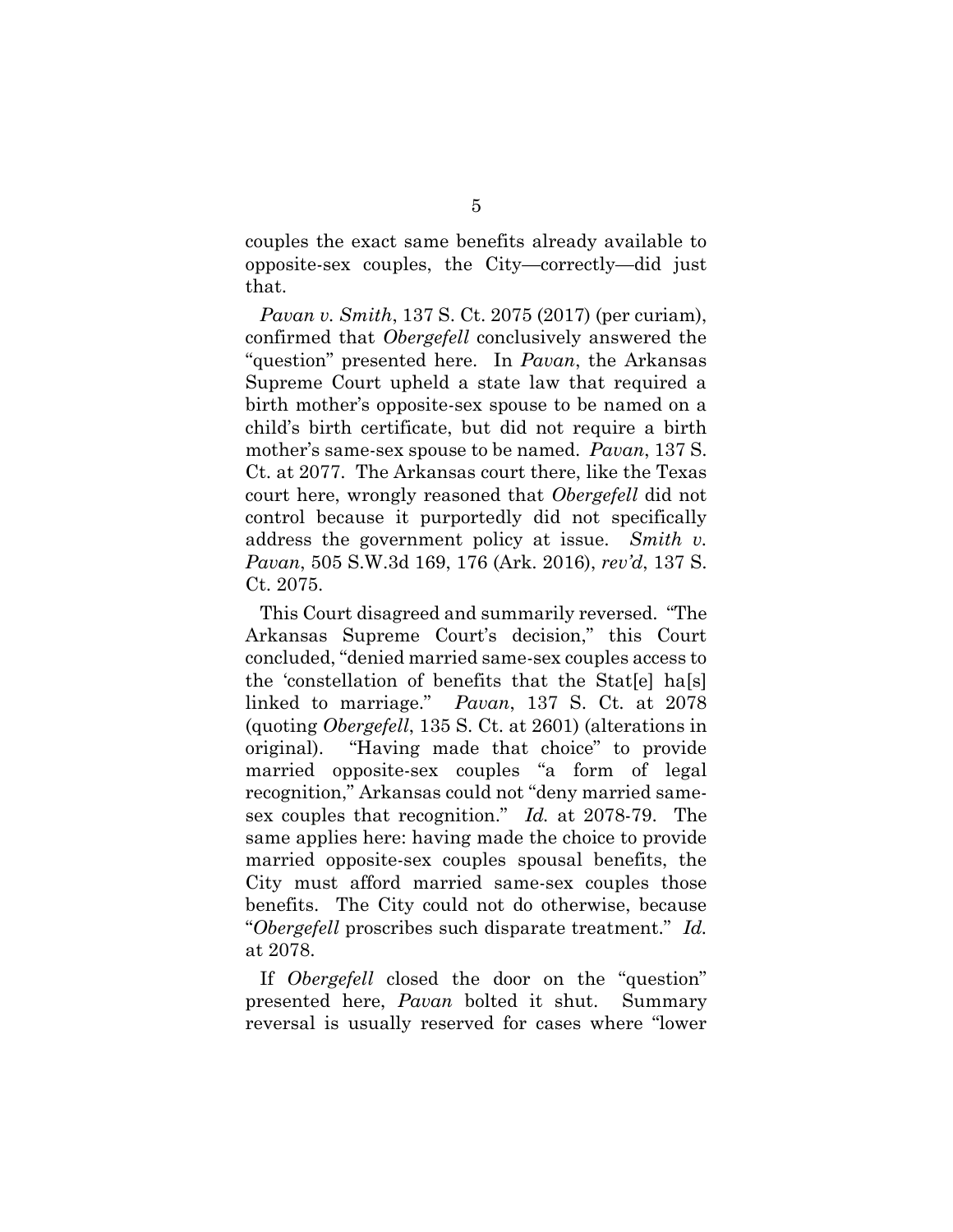courts have egregiously misapplied settled law." *Wearry v. Cain*, 136 S. Ct. 1002, 1007 (2016) (per curiam). *Pavan* was such a case.

### **II. JURISDICTION IS PROPER AND CER-TIORARI IS WARRANTED BECAUSE THE TEXAS SUPREME COURT DISREGARDED CLEARLY SETTLED LAW ON AN ISSUE OF NATIONWIDE IMPORTANCE**

This Court has jurisdiction to review "[f]inal judgments or decrees rendered by the highest court of a State in which a decision could be had." 28 U.S.C.  $\S 1257(a)$  (2012). Although the judgment below is interlocutory, this Court is "not bound to determine the presence or absence of finality from a mere examination of the 'face of the judgment,'" *Pope v. Atl. Coast Line R. Co.*, 345 U.S. 379, 382 (1953), and instead takes a "pragmatic approach," *Cox Broad. Corp. v. Cohn*, 420 U.S. 469, 486 (1975). In "situations[] where intermediate rulings may carry serious public consequences," "even so circumscribed a legal concept as appealable finality has a penumbral area." *Radio Station WOW v. Johnson*, 326 U.S. 120, 124 (1945).

"The considerations that determine finality are not abstractions but have reference to very real interests—not merely those of the immediate parties but, more particularly, those that pertain to the smooth functioning of our judicial system." *Republic Nat. Gas Co. v. Oklahoma*, 334 U.S. 62, 69 (1948). At times, "immediate rather than delayed review [is] the best way to avoid 'the mischief of economic waste and of delayed justice.'" *Cox Broad. Corp.*, 420 U.S. at 477- 78 (quoting *Radio Station WOW*, 326 U.S. at 124).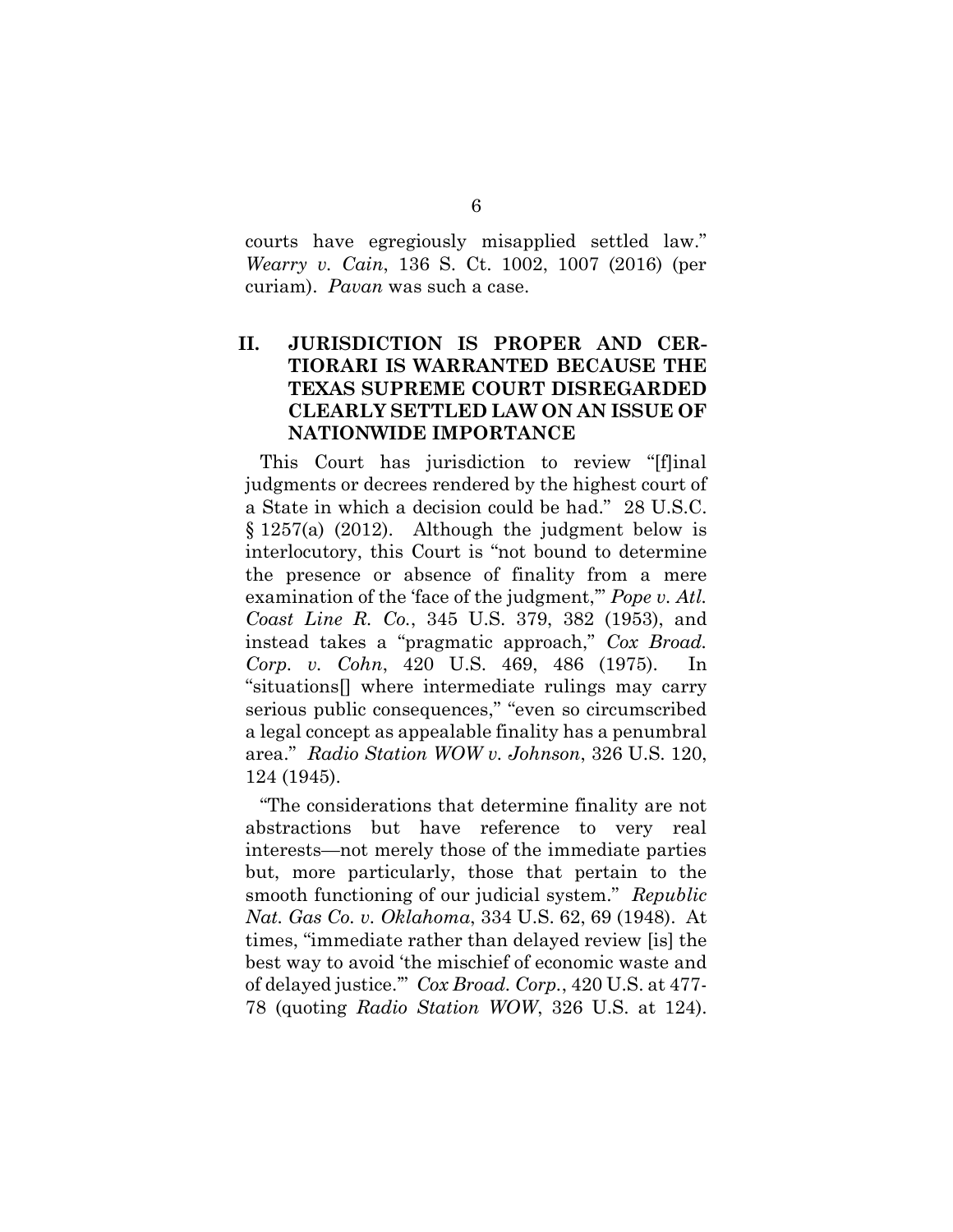Waiting can extract a heavy price. *See, e.g., Mercantile Nat'l Bank v. Langdeau*, 371 U.S. 555, 558 (1963) (holding that "it serves the policy underlying the requirement of finality . . . to determine [the issue] now . . . rather than to subject [the parties] to long and complex litigation which may all be for naught"); *see also Nike, Inc. v. Kasky*, 539 U.S. 654, 683 (2003) (Breyer, J., dissenting from dismissal of writ of certiorari).

Applying these general principles in *Goodyear Atomic Corp. v. Miller*, 486 U.S. 174 (1988), the Court focused on the facts that: (1) a reversal of the underlying holding of the state supreme court "would preclude any further proceedings"; (2) the underlying holding could end up unreviewed and thus "seriously erode federal policy"; and (3) the decision "has important implications" as to a particular area of the law. *Id.* at 179–80. Although further proceedings were required under the state supreme court ruling, this Court held: "Following our 'pragmatic approach' to the question of finality, *Cox Broad. Corp. v. Cohn, supra, at* 486, . . . we therefore conclude that the Ohio decision on the federal issue is a final judgment for purposes of 28 U.S.C. § 1257(2)." *Id.* at 180; *see also Local No. 438 Constr. & Gen. Laborers' Union v. Curry*, 371 U.S. 542, 550 (1963) (holding that § 1257 does not preclude treating a decision as final "when postponing review would seriously erode ... national ... policy").2

 $2 \text{ In } \textit{Goodyear}$  Atomic, the Court indicated it was applying the "fourth category" of cases recognized in Cox Broadcasting as satisfying finality even though further state proceedings were contemplated. 486 U.S. at 179.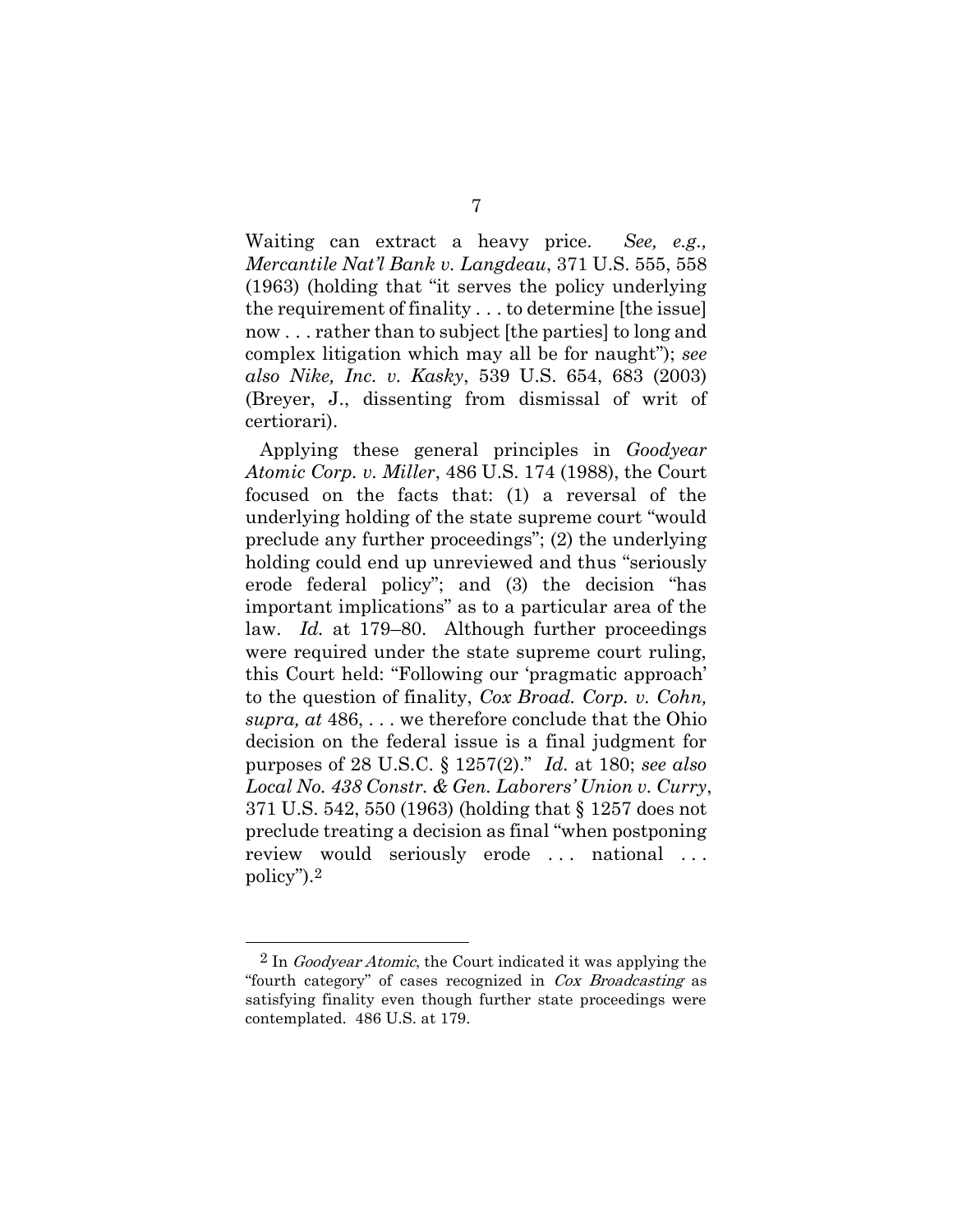### **A. A Reversal Of The Texas Supreme Court's Judgment Would Preclude Any Further Proceedings**

The Texas Supreme Court held (incorrectly) that Obergefell did not resolve the central, and indeed only, question presented by this litigation, i.e., whether the City of Houston must, in accordance with the U.S. Constitution, provide the same publicly funded marital benefits equally to same-sex and opposite-sex spouses.

A reversal of the Texas Supreme Court's judgment would resolve this entire litigation and preclude any further proceedings as completely unnecessary.

For this straightforward reason, the first element to establish finality is satisfied. 3

## **B. The Decision Below, Left Unreviewed, Would Seriously Erode Federal Policy And An Important Constitutional Precedent By Suggesting That** *Obergefell* **Is Not Settled Law**

*Obergefell* unequivocally held that same-sex and opposite-sex couples are equally entitled to civil marriage and to the full "constellation of benefits that the States have linked to marriage." Obergefell, 135 S. Ct. at 2601. But the Texas Supreme Court fundamentally misread that decision as not

<sup>3</sup> Put another way, the "critical federal question" has "already been answered by the State Supreme Court and its judgment is therefore ripe for review." *Miss. Power & Light Co. v. Miss. Ex rel. Moore*, 487 U.S. 354, 370 n.11 (1988); *see also New York v. Cathedral Academy*, 434 U.S. 125, 128 n.4 (1977) ("Since further proceedings cannot remove or otherwise affect this threshold federal issue, the [New York] Court of Appeals' decision[] is final for purposes of review in this Court").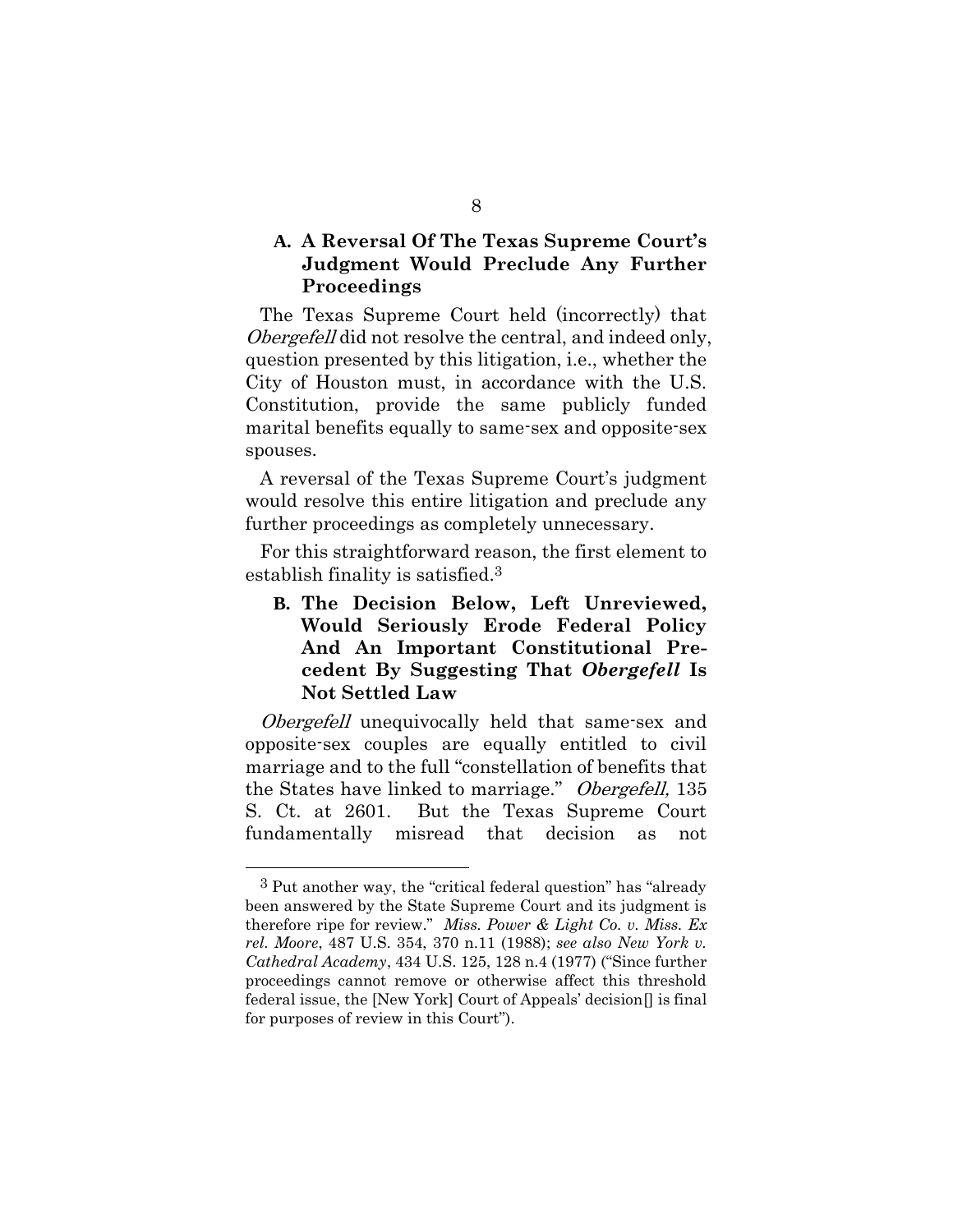definitively resolving whether "the City may constitutionally deny benefits to its employees' samesex spouses." App. 27a. In so doing, it effectively declared that *Obergefell* is not settled law on matters it plainly addressed. That patently incorrect ruling will have serious public consequences and threatens to erode *Obergefell's* status as the law of the land unless this Court intervenes.

When addressing the lawfulness of Houston's benefits for employees with spouses of the same sex, the Texas court agreed it would be "erroneous" not to consider Obergefell, but nonetheless claimed *Obergefell* did not address and resolve "the specific" issue" presented by this case. App. 26a. The Texas court conceded that *Obergefell* addressed licensing and recognition of marriages, but claimed "Obergefell did not directly and expressly resolve th[e] issues" of whether "the Texas DOMAs are constitutional or . . . the City may constitutionally deny benefits to its employees' same-sex spouses." App. 27a (emphasis omitted).

The Texas court's misreading was accompanied by its citation to irrelevant authorities that do not support its conclusion that *Obergefell* does not resolve whether equal benefits must be provided to the samesex spouses of public employees whenever such benefits are provided to opposite-sex spouses. App. 26a & n.19. Coker v. Whittington, 858 F.3d 304 (5th Cir. 2017) involved two men cohabitating with each other's wives, concerned no same-sex relationships, and cited *Obergefell* only to explain that its holding did not apply to extramarital relations. See id. at 307. Parella v. Johnson, No. 1:15-cv-0863 (LEK/DJS), 2016 WL 3566861 (N.D.N.Y. June 27, 2016), is also inapt, involved no same-sex relationships, and cited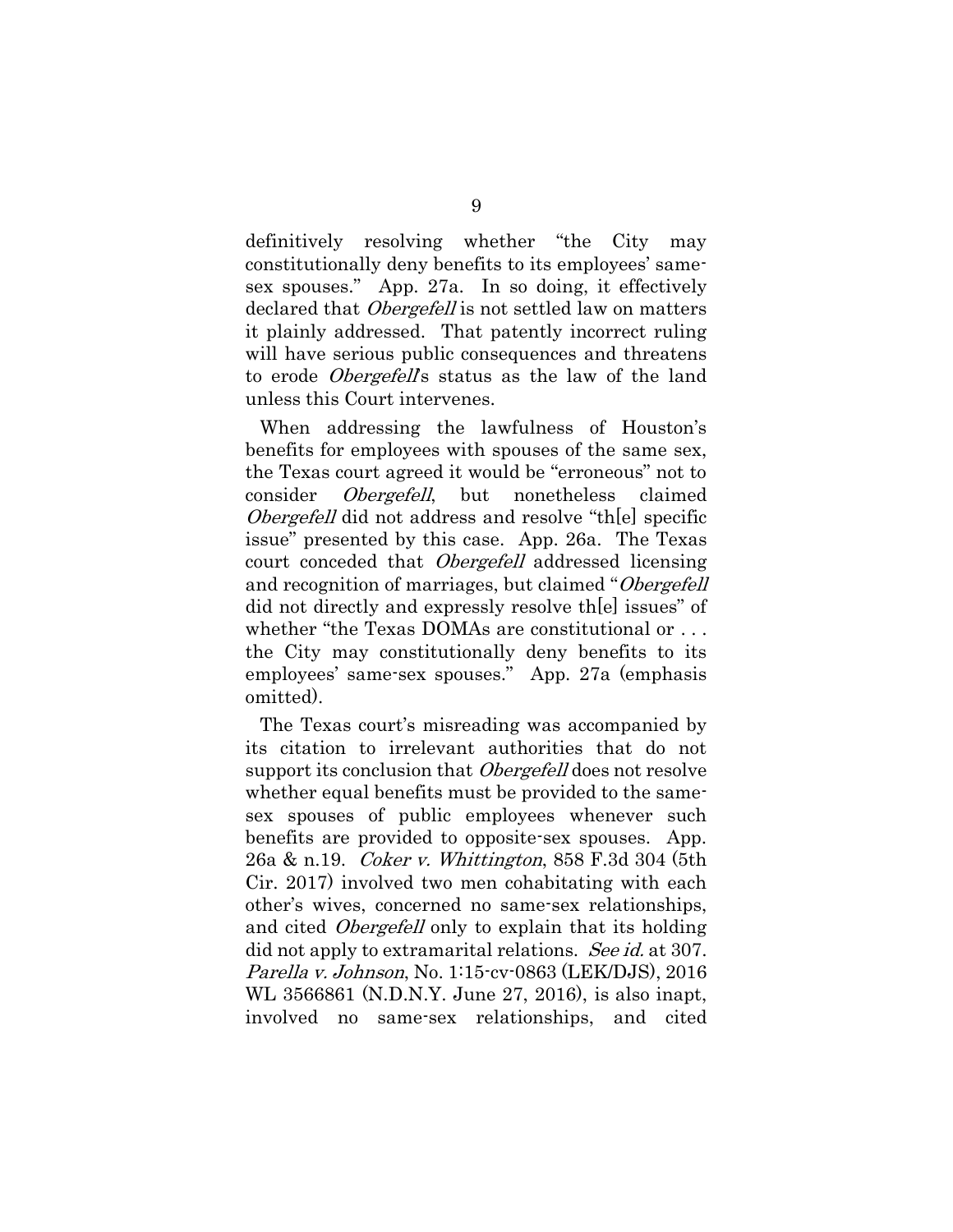*Obergefell* only to explain that it does not afford a citizen-husband the right to obtain a visa for his "alien" wife. *Id.* at \*9-10. *Solomon v. Guidry*, 155 A.3d 1218 (Vt. 2016) concerned not marriage but civil unions, and referenced *Obergefell* to explain it did not speak to that "legally distinct" state institution. Id. at 1221. And In re P.L.L.-R., 876 N.W.2d 147 (Wis. Ct. App. 2015), mentioned *Obergefell*, but did not engage with it before dismissing the case on procedural grounds. Id. at 153-54. The rights of married same-sex couples were not addressed in any of these cases, and the Texas court's reliance on them betrays a misunderstanding of the rulings in *Obergefell* and Pavan.

Part V of the Texas court's opinion converted its erroneous interpretation of *Obergefell* into a veritable call to action for more litigation nationwide. Acknowledging *Obergefell's* conclusion that the history of traditional marriage "is the beginning of these [marriage equality] cases," but not "the end as well," 135 S. Ct. at 2594, the Texas court countered that "Obergefell is not the end either." App. 31a. But when it comes to "disparate treatment" of married same-sex and opposite-sex spouses or couples for purposes of state-conferred benefits linked to marriage, *Obergefell* is the end. *Pavan*, 137 S. Ct. at 2078.

The Texas Supreme Court's opinion concludes with a nationwide appeal to "many other litigants throughout the country, [who] must now assist the courts in fully exploring *Obergefell*'s reach and ramifications." App 32a. It enlists Pavan in support of this need for more litigation, mischaracterizing that case as an instance of the Court's "address[ing] Obergefell's impact on an issue it did not address in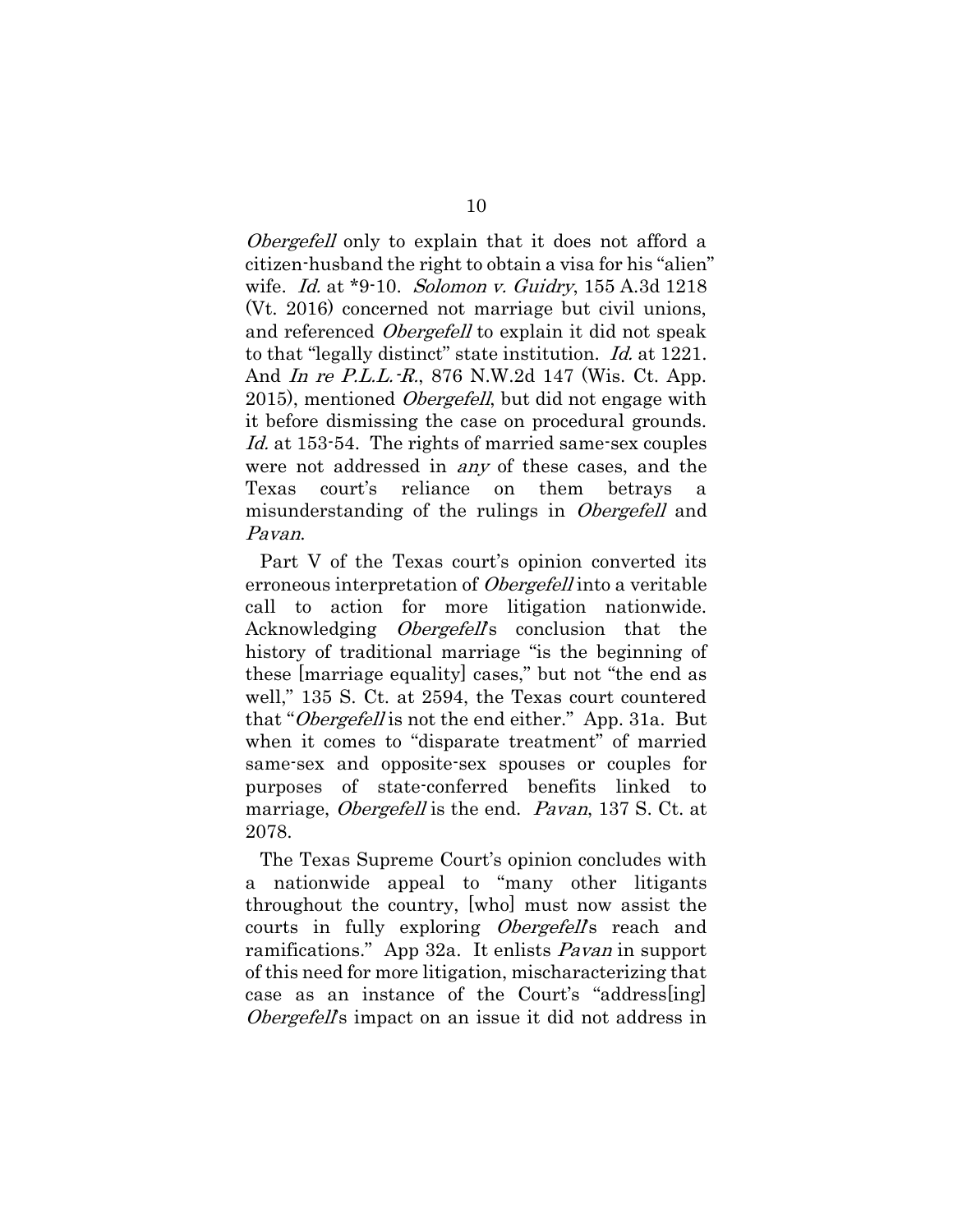*Obergefell.*" App. 31a. But that is simply not so. Pavan rejected the disparate treatment regarding birth certificates for children born to married couples as "infring [ing] *Obergefell*'s commitment to provide same-sex couples 'the constellation of benefits that states have linked to marriage.'" 137 S. Ct. at 2077 (quoting 135 S. Ct. at 2601). Nor is the Texas court's decision supported by its reference to the matter before it as one "tangential" to *Obergefell*'s holding. App. 32a n.21. And its reliance on the Court's grant of certiorari in Masterpiece Cakeshop, Ltd. v. Colorado Civil Rights Comm'n, 137 S. Ct. 2290 (2017), is similarly misplaced, because that case involves claimed First Amendment exemptions to a state's public accommodations law for a private business, not the benefits that the government provides married couples.

The "smooth functioning of our judicial system," Republic Nat. Gas Co., 334 U.S. at 69, and the rule of law itself are severely impeded when state courts interpret this Court's decisions in ways that contravene the very essence of those precedents.

Finally, there is a significant possibility, as noted by the Texas court, that the petitioners could prevail on the ordered remand on nonfederal grounds—standing and governmental immunity in particular. App. 28a-31a. It is precisely in these circumstances where decisions on federal questions are particularly appropriate for review as effectively final. See Goodyear Atomic, 486 U.S. at 179; Cox Broad. Corp., 420 U.S. at 482-87 (noting "there should be no trial at all" if the state high court ruled in error); see also Miami Herald Pub. Co. v. Tornillo, 418 U.S. 241, 247 n.6 (1974) (holding that "it would be intolerable to leave unanswered . . . an important question" of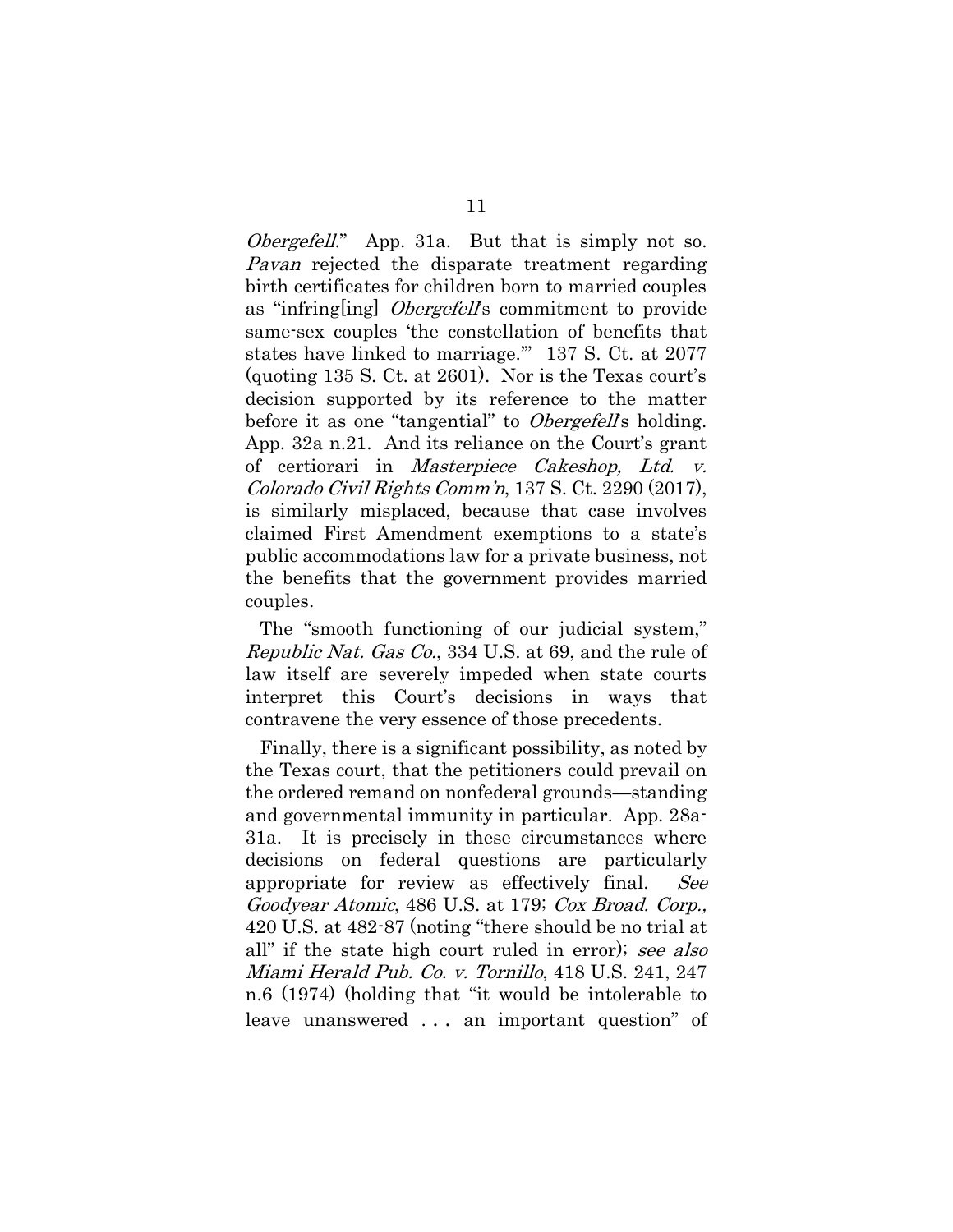constitutional rights where "an uneasy and unsettled constitutional posture" would "harm the operation of a free press").

For these reasons, the second element to establish finality making this Court's review proper is satisfied.

### **C. The Decision Here Has Important Implications For The Future Of Marriage Equality For Same-Sex Couples**

Certiorari is also proper in this case because the Texas court's misunderstanding of this Court's authority threatens to erode the important constitutional policy expounded in Obergefell. This Court's review of the Texas Supreme Court's erroneous reading of *Obergefell* will—like this Court's decision in Pavan—instruct lower courts in the states and in the federal system that failure to faithfully apply the clear decision and import of *Obergefell* will not be countenanced. Without this Court's clear and decisive action, the implications for the rule of law and for the status and legal rights of married same-sex couples will be grave.

In calling for "other litigants throughout the country" to "assist the courts in fully exploring Obergefell's reach and ramifications," the Texas court undermines the important constitutional policy established in Obergefell. App. 32a. Moreover, the Texas court called for exactly the "slower, case-by-case determination of the required availability of specific public benefits to same-sex couples" this Court rejected in Obergefell. 135 S. Ct. at 2606. Allowing a remand to proceed would "deny gays and lesbians many rights and responsibilities intertwined with marriage." Id. And allowing the Texas court's ruling to stand will encourage other state courts to similarly